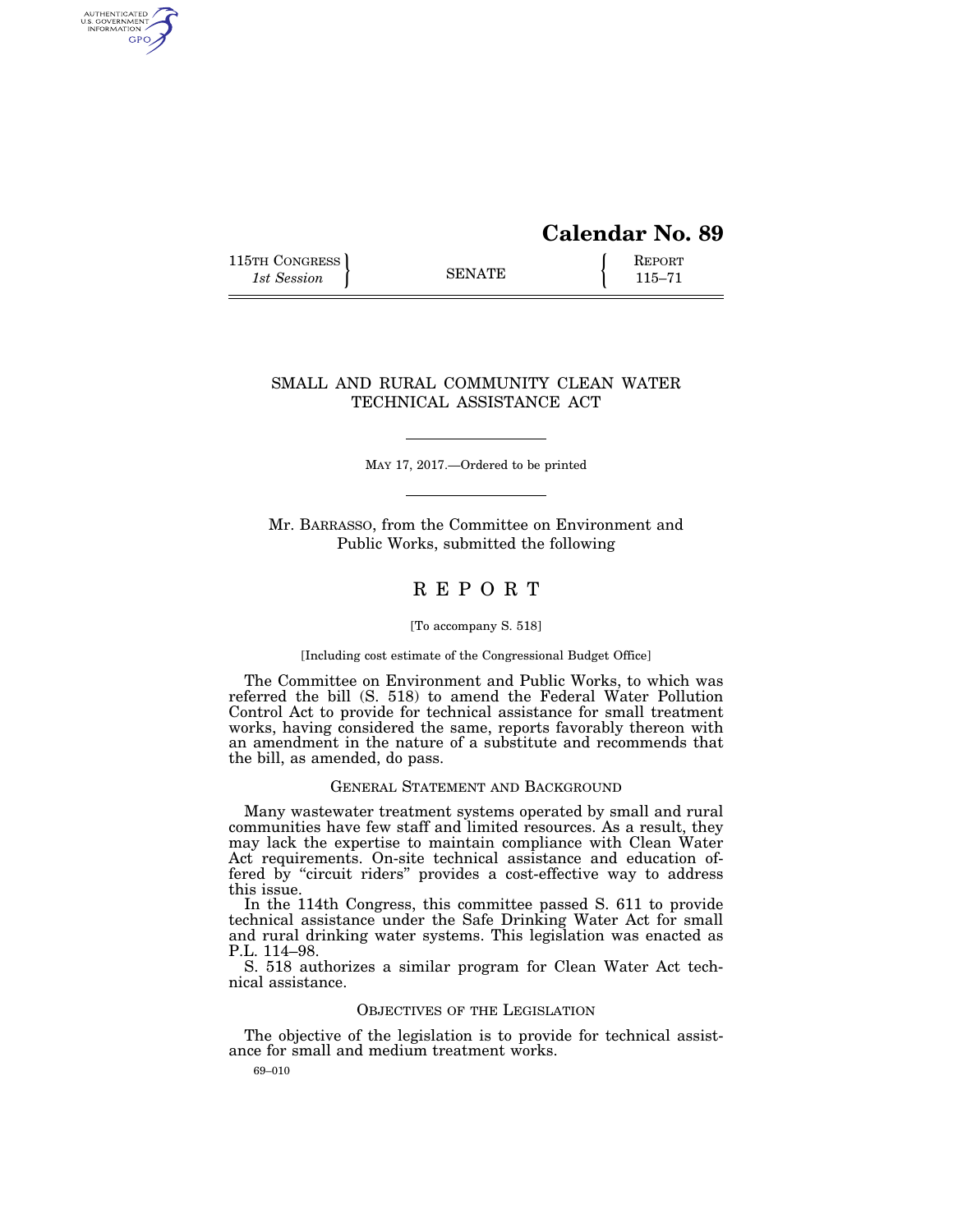## SECTION-BY-SECTION ANALYSIS

## *Section 1: Short title*

Section 1 notes that this act may be cited as the ''Small and Rural Community Clean Water Technical Assistance Act.''

## *Section 2: Technical assistance for small treatment works*

Section 2 of S. 518 adds new sections 222 and 223 to the Clean Water Act.

New section 222 establishes a technical assistance program for small treatment works, to be carried out by qualified nonprofit technical service providers tailored to meet the separate needs of small systems. Small treatment works are identified as those that serve no more than 10,000 individuals.

Section 222 authorizes \$15 million a year for five years, totaling \$75 million, to carry out the small treatment works assistance program.

New section 223 establishes a technical assistance program for medium treatment works, to be carried out by qualified nonprofit technical service providers tailored to meet the separate needs of medium systems. Medium treatment works are defined as those that serve between 10,001 and 75,000 individuals.

Section 223 authorizes \$10 million a year for five years, totaling \$50 million, to carry out the medium treatment works assistance program.

Section 2 of S. 518 also amends section 603 of the Clean Water Act to authorize States to use up to 2 percent of their Clean Water Act State Revolving Loan Fund allocation grant to support small and medium treatment works technical assistance providers, as defined in new sections 222 and 223.

#### LEGISLATIVE HISTORY

The language similar to this bill was included last Congress in the Water Resources Development Act of 2016, S. 2848. S. 2848 was reported by the Committee on June 20, 2016. S. 2848 passed the Senate on September 15, 2016 by a vote of 95 to 3.

On March 2, 2017, Senator Wicker introduced the Small and Rural Community Clean Water Technical Assistance Act. The bill was referred to the Committee on Environment and Public Works.

On April 5, 2017, the Committee considered S. 518 and adopted by voice vote an amendment in the nature of a substitute that revised section 2 of the bill to add section 223 to the Clean Water Act. The bill, as amended, was ordered to be reported favorably by voice vote.

## **HEARINGS**

On March 28, 2017, Committee on Environment and Public Works Subcommittee on Fisheries, Water, and Wildlife held a legislative hearing to review S. 518, the ''Small and Rural Community Clean Water Technical Assistance Act,'' S. 692, the ''Water Infrastructure Flexibility Act of 2017," and S. 675, the "Long Island" Sound Restoration and Stewardship Act'', and hear from interested stakeholders.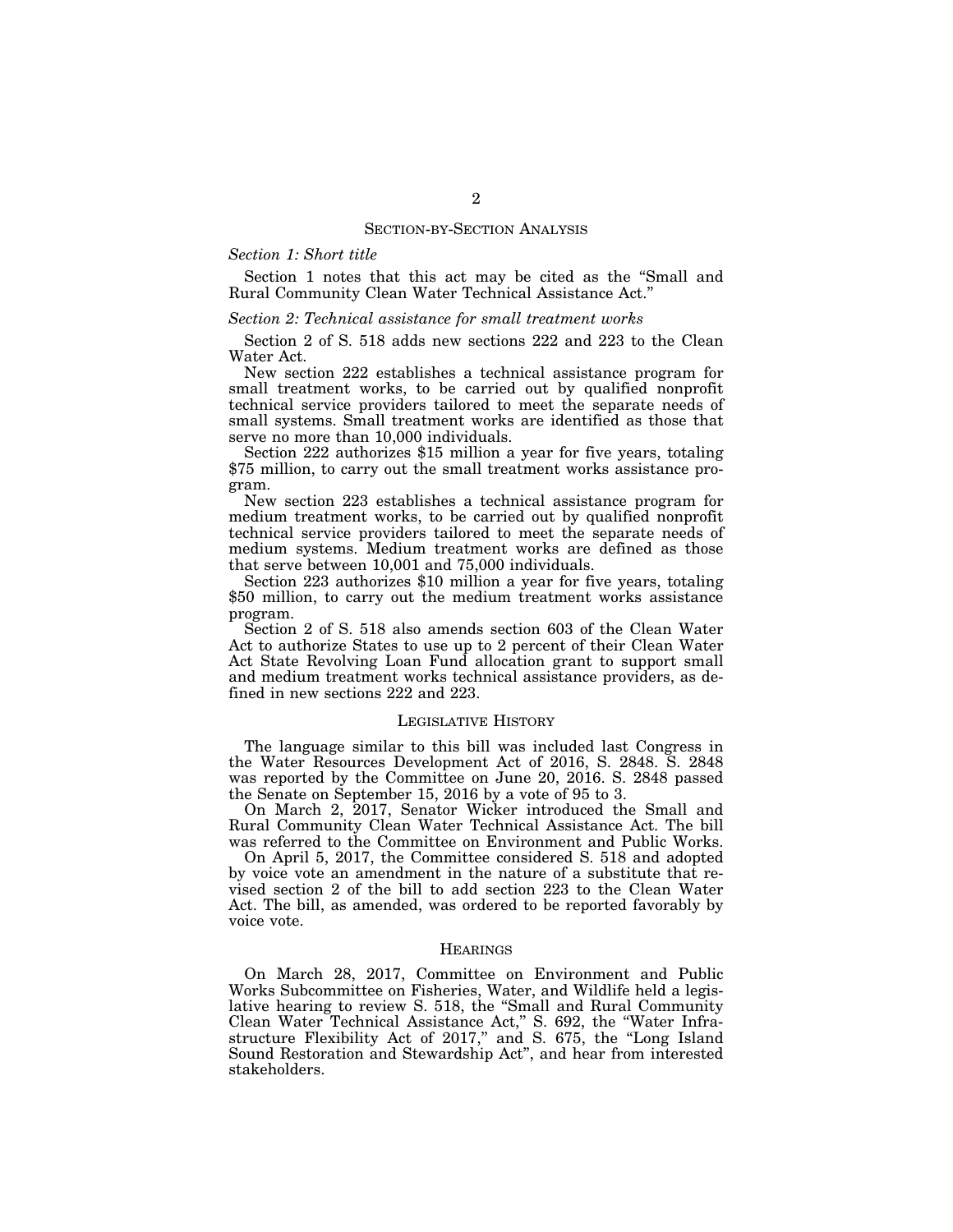## ROLLCALL VOTES

The Committee on Environment and Public Works met to consider S. 518 on April 5, 2017. The bill was ordered favorably reported by voice vote. No rollcall votes were taken.

#### REGULATORY IMPACT STATEMENT

In compliance with section 11(b) of rule XXVI of the Standing Rules of the Senate, the Committee finds that S. 518 does not create any additional regulatory burdens, nor will it cause any adverse impact on the personal privacy of individuals.

#### MANDATES ASSESSMENT

In compliance with the Unfunded Mandates Reform Act of 1995 (Public Law 104–4), the Committee notes that the Congressional Budget Office found that S. 518 contains no intergovernmental or private-sector mandates as defined in the Unfunded Mandates Reform Act (UMRA), and would impose no costs on state, local, or tribal governments.

#### COST OF LEGISLATION

Section 403 of the Congressional Budget and Impoundment Control Act requires that a statement of the cost of the reported bill, prepared by the Congressional Budget Office, be included in the report. That statement follows:

APRIL 27, 2017.

## Hon. JOHN BARRASSO,

*Chairman, Committee on Environment and Public Works, U.S. Senate, Washington, DC.* 

DEAR MR. CHAIRMAN: The Congressional Budget Office has prepared the enclosed cost estimate for S. 518, the Small and Rural Community Clean Water Technical Assistance Act.

If you wish further details on this estimate, we will be pleased to provide them. The CBO staff contact is Jon Sperl.

Sincerely,

## KEITH HALL.

## Enclosure.

## *S. 518—Small and Rural Community Clean Water Technical Assistance Act*

Summary: S. 518 would authorize the appropriation of \$25 million annually over the 2018–2022 period for the Environmental Protection Agency to provide grants for training and technical assistance to water treatment works owned by public entities that serve communities with populations of fewer than 75,000 individuals. CBO estimates that implementing S. 518 would cost \$73 million over the next five years, assuming appropriation of the authorized amounts.

Enacting the bill would not affect direct spending or revenues; therefore, pay-as-you-go procedures do not apply. CBO estimates that enacting S. 518 would not increase net direct spending or onbudget deficits in any of the four consecutive 10-year periods beginning in 2028.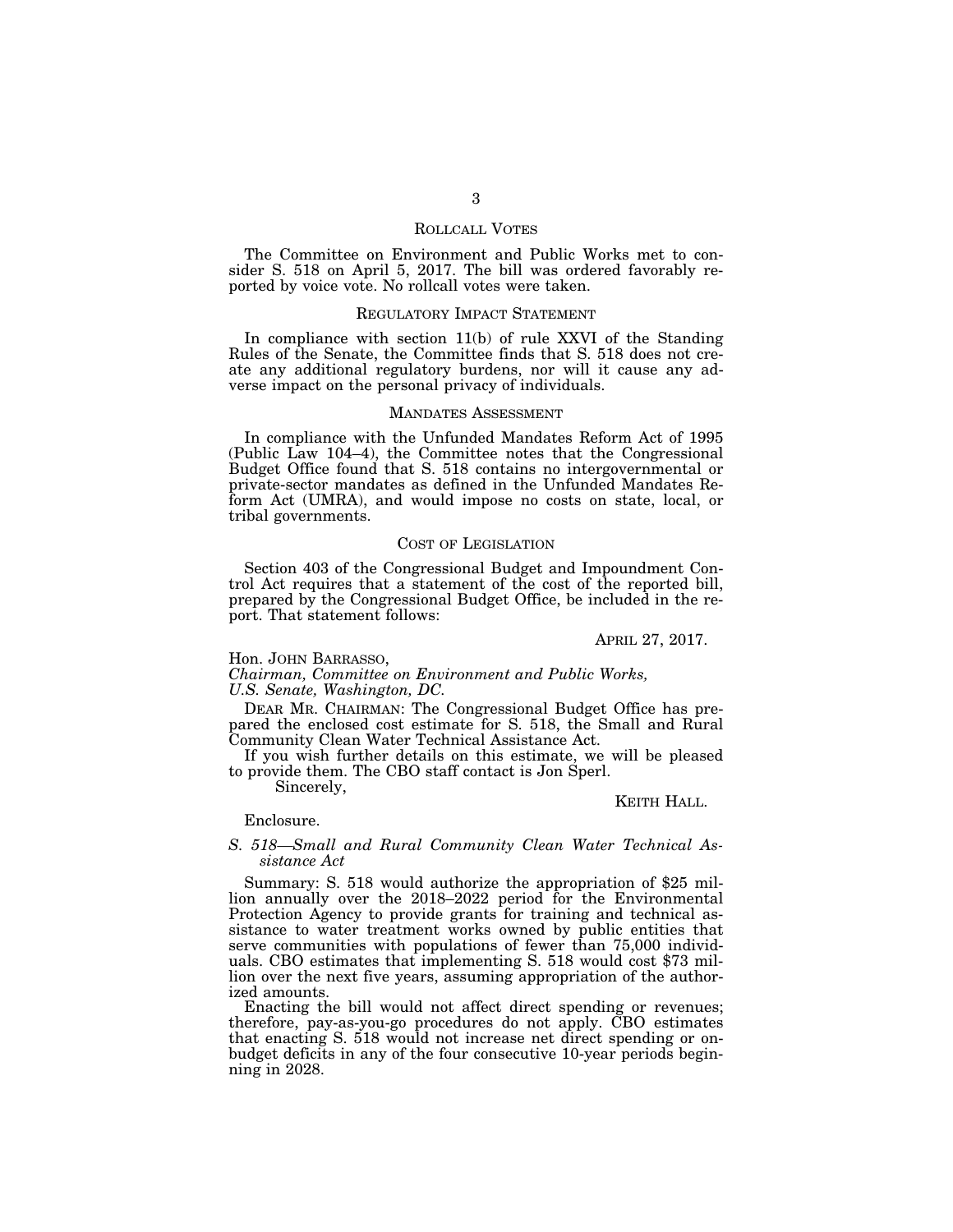S. 518 contains no intergovernmental or private-sector mandates as defined in the Unfunded Mandates Reform Act (UMRA) and would impose no costs on state, local, or tribal governments.

Estimated cost to the Federal Government: The estimated budgetary impact of S. 518 is shown in the following table. The costs of this legislation fall within budget function 300 (natural resources and environment).

|                                                | By fiscal year, in millions of dollars- |      |      |          |          |          |               |
|------------------------------------------------|-----------------------------------------|------|------|----------|----------|----------|---------------|
|                                                | 2017                                    | 2018 | 2019 | 2020     | 2021     | 2022     | 2017-<br>2022 |
| INCREASES IN SPENDING SUBJECT TO APPROPRIATION |                                         |      |      |          |          |          |               |
|                                                |                                         | 25   | 25   | 25<br>15 | 25<br>25 | 25<br>25 | 125<br>73     |

Basis of estimate: For this estimate, CBO assumes that S. 518 will be enacted by the end of fiscal year 2017, that the authorized amounts will be appropriated each year, and that outlays will follow historical spending patterns for similar technical assistance programs implemented by the agency.

Pay-as-You-Go considerations: None.

Increase in long-term direct spending and deficits: CBO estimates that enacting the legislation would not increase net direct spending or on-budget deficits in any of the four consecutive 10 year periods beginning in 2028.

Intergovernmental and private-sector impact: S. 518 contains no intergovernmental or private-sector mandates as defined in UMRA. Water treatment works owned by public entities that serve communities with populations of fewer than 75,000 individuals would benefit from training and technical assistance authorized in the bill through federal grants. Any costs incurred by those entities, including cost-sharing contributions, would result from conditions of federal assistance.

Estimate prepared by: Federal costs: Jon Sperl; Impact on state, local, and tribal governments: Jon Sperl; Impact on the private sector: Amy Petz.

Estimate approved by: H. Samuel Papenfuss; Deputy Assistant Director for Budget Analysis.

#### CHANGES IN EXISTING LAW

In compliance with section 12 of rule XXVI of the Standing Rules of the Senate, changes in existing law made by the bill as reported are shown as follows: Existing law proposed to be omitted is enclosed in [black brackets], new matter is printed in *italic*, existing law in which no change is proposed is shown in roman:

\* \* \* \* \* \* \*

## **Federal Water Pollution Control Act**

\* \* \* \* \* \* \*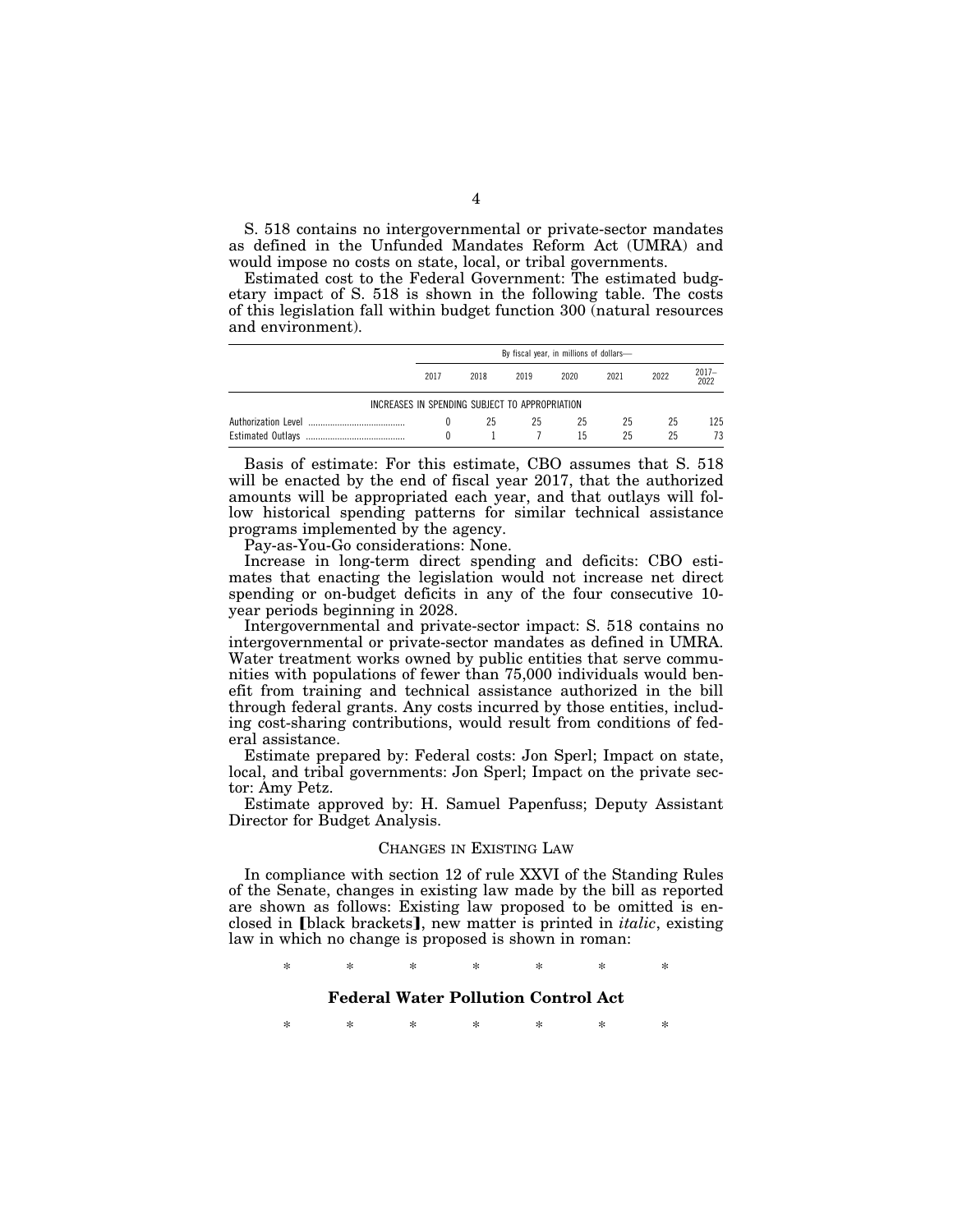## TITLE II—GRANTS FOR CONSTRUCTION OF TREATMENT WORKS

### PURPOSE

SEC. 201. (a) It is the purpose of this title to require and to assist the development and implementation of waste treatment management plans and practices which will achieve the goals of this Act.  $(b) * * *$ 

\* \* \* \* \* \* \*

#### **SEC. 221. SEWER OVERFLOW CONTROL GRANTS.**

(a) IN GENERAL.— In any fiscal year in which the Administrator has available for obligation at least \$1,350,000,000 for the purposes of section 601—

 $(1)$  \*

\* \* \* \* \* \* \* (d) COST-SHARING.— The Federal share of the cost of activities carried out using amounts from a grant made under subsection (a) shall be not less than 55 percent of the cost. The non-Federal share of the cost may include, in any amount, public and private funds and in-kind services, and may include, notwithstanding section  $[603(h)]$  *section 603(i)*, financial assistance, including loans, from a State water pollution control revolving fund.

\* \* \* \* \* \* \* *SEC. 222. TECHNICAL ASSISTANCE FOR SMALL TREATMENT WORKS.* 

*(a)* DEFINITIONS.—*In this section:* 

*(1)* QUALIFIED NONPROFIT SMALL TREATMENT WORKS TECH-NICAL ASSISTANCE PROVIDER.—*The term 'qualified nonprofit small treatment works technical assistance provider' means a nonprofit organization that, as determined by the Administrator—* 

*(A) is qualified and experienced in providing training and technical assistance to small treatment works; and* 

*(B) the small treatment works in the State finds to be the most beneficial and effective.* 

*(2)* SMALL TREATMENT WORKS.—*The term 'small treatment works' means a publicly owned treatment works serving not more than 10,000 individuals.* 

*(b)* TECHNICAL ASSISTANCE.—*The Administrator may use amounts made available to carry out this section to provide grants or cooperative agreements to qualified nonprofit small treatment works technical assistance providers to provide to owners and operators of small treatment works onsite technical assistance, circuit rider technical assistance programs, multi-State, regional technical assistance programs, and onsite and regional training, to assist the small treatment works in achieving compliance with this Act or obtaining financing under this Act for eligible projects.* 

*(c)* AUTHORIZATION OF APPROPRIATIONS.—*There are authorized to be appropriated to carry out this section for grants for small treatment works technical assistance, \$15,000,000 for each of fiscal years 2018 through 2022.* 

*SEC. 223. TECHNICAL ASSISTANCE FOR MEDIUM TREATMENT WORKS. (a)* DEFINITIONS.—*In this section:*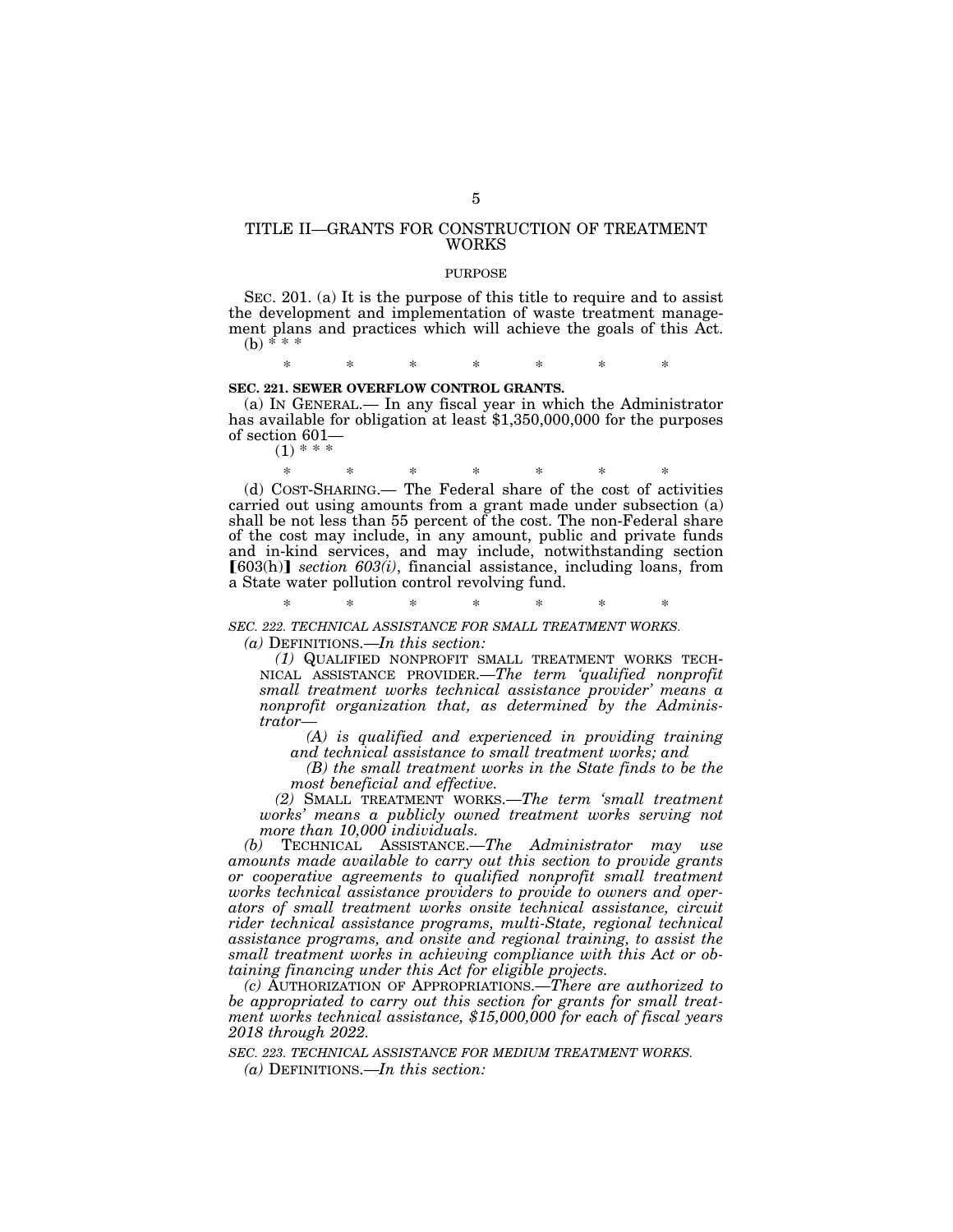*(1)* MEDIUM TREATMENT WORKS.—*The term 'medium treatment works' means a publicly owned treatment works serving not fewer than 10,001, and not more than 75,000, individuals.* 

MICAL ASSISTANCE PROVIDER.—*The term 'qualified nonprofit medium treatment works technical assistance provider' means a qualified nonprofit technical assistance provider of water and wastewater services to medium-sized communities that provides technical assistance (including circuit rider technical assistance programs, multi-State, regional assistance programs, and training and preliminary engineering evaluations) to owners and operators of medium treatment works, which may include a State* 

*agency.*<br>(b) TECH *(b)* TECHNICAL ASSISTANCE.—*The Administrator may use amounts made available to carry out this section to provide grants or cooperative agreements to qualified nonprofit medium treatment works technical assistance providers to provide to owners and operators of medium treatment works onsite technical assistance, circuit-rider technical assistance programs, multi-State, regional technical assistance programs, and onsite and regional training to assist medium treatment works that are facing difficulty in achieving compliance with this Act or obtaining financing under this Act for eligible projects.* 

*(c)* AUTHORIZATION OF APPROPRIATIONS.—*There is authorized to be appropriated to carry out this section \$10,000,000 for each of fiscal years 2018 through 2022.* 

# \* \* \* \* \* \* \* **SEC. 603. WATER POLLUTION CONTROL REVOLVING LOAN FUNDS.** (a) REQUIREMENTS FOR OBLIGATION OF GRANT FUNDS.—

\* \* \* \* \* \* \* (d) TYPES OF ASSISTANCE.— Except as otherwise limited by State law *and as provided in subsection (e)*, a water pollution control revolving fund of a State under this section may be used only—  $(1)$  \* \* \*

\* \* \* \* \* \* \* *(e)* ADDITIONAL USE OF FUNDS.—*A State may use an additional 2 percent of the funds annually allotted to the State under this section for qualified nonprofit small treatment works technical assistance providers (as the term is defined in section 222) and qualified nonprofit medium treatment works technical assistance providers (as the term in defined in section 223) to provide technical assistance to small treatment works (as the term is defined in section 222) and medium treatment works (as the term is defined in section 223) in the State.* 

[(e)] (f) LIMITATION TO PREVENT DOUBLE BENEFITS.— If a State makes, from its water pollution revolving fund, a loan which will finance the cost of facility planning and the preparation of plans, specifications, and estimates for construction of publicly owned treatment works, the State shall ensure that if the recipient of such loan receives a grant under section  $201(g)$  of this Act for construction of such treatment works and an allowance under section  $201(1)(1)$  of this Act for non-federal funds expended for such plan